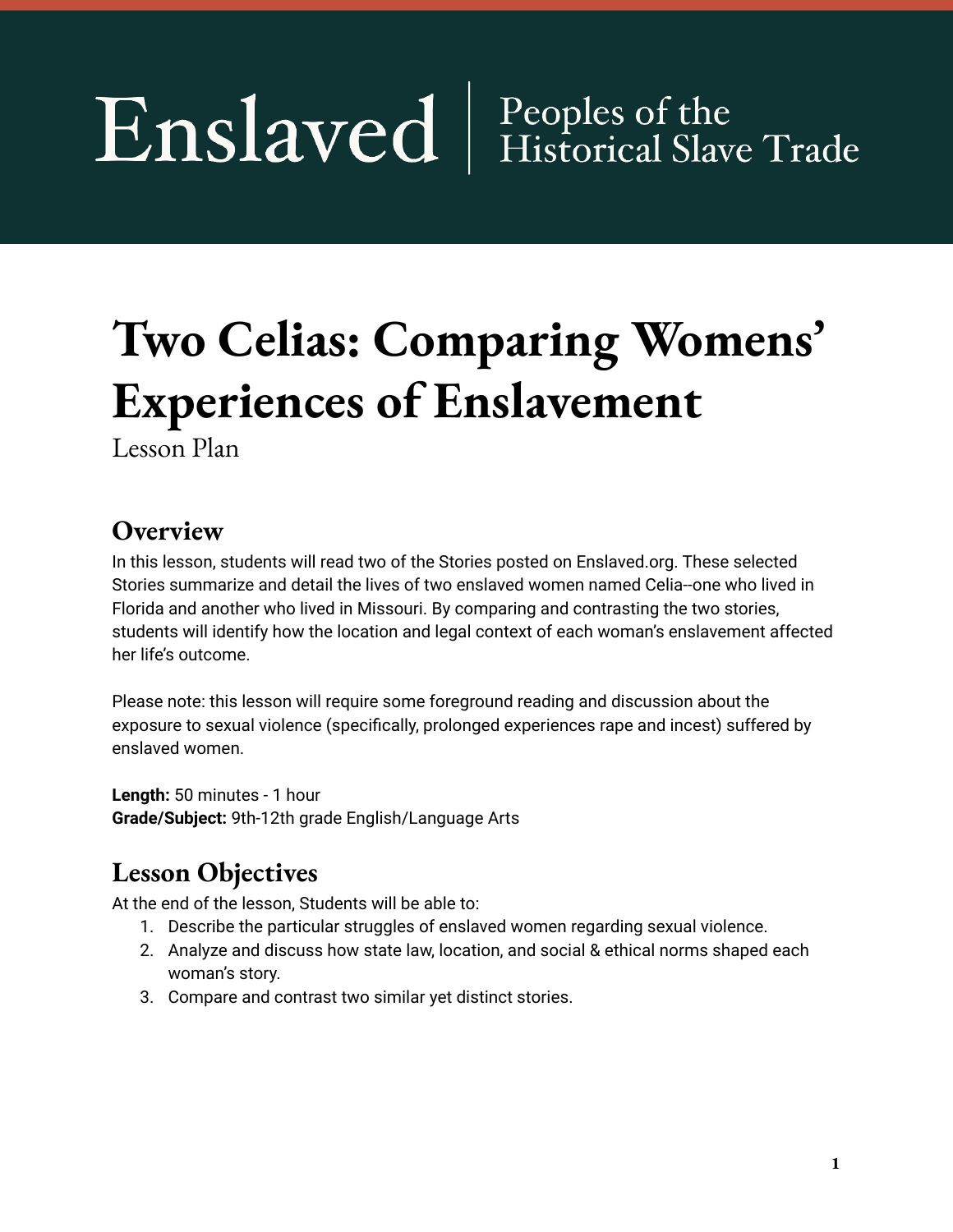# **Necessary Materials**

- Celia [\(Florida\)](https://enslaved.org/fullStory/16-23-126806/) from Enslaved.org
- Celia [\(Missouri\)](https://enslaved.org/fullStory/16-23-106167/) from Enslaved.org
- Laptop or Tablet (for web searches)
- Printout or projection of partner questions
- Note-taking materials

# **Vocabulary**

- Manumission
- Free Person

## **ELA Common Core Standards**

#### **● For 9th-10th Grades:**

#### [CCSS.ELA-LITERACY.RI.9-10.1](http://www.corestandards.org/ELA-Literacy/RI/9-10/1/)

Cite strong and thorough textual evidence to support analysis of what the text says explicitly as well as inferences drawn from the text.

#### CCSS ELA-LITERACY RL9-10.2

Determine a central idea of a text and analyze its development over the course of the text, including how it emerges and is shaped and refined by specific details; provide an objective summary of the text.

#### [CCSS.ELA-LITERACY.RI.9-10.7](http://www.corestandards.org/ELA-Literacy/RI/9-10/7/)

Analyze various accounts of a subject told in different mediums (e.g., a person's life story in both print and multimedia), determining which details are emphasized in each account.

#### [CCSS.ELA-LITERACY.RI.9-10.9](http://www.corestandards.org/ELA-Literacy/RI/9-10/9/)

Analyze seminal U.S. documents of historical and literary significance (e.g., Washington's Farewell Address, the Gettysburg Address, Roosevelt's Four Freedoms speech, King's "Letter from Birmingham Jail"), including how they address related themes and concepts.

#### ● **For 11th-12th Grades:**

#### [CCSS.ELA-LITERACY.RI.11-12.1](http://www.corestandards.org/ELA-Literacy/RI/11-12/1/)

Cite strong and thorough textual evidence to support analysis of what the text says explicitly as well as inferences drawn from the text, including determining where the text leaves matters uncertain.

#### [CCSS.ELA-LITERACY.RI.11-12.2](http://www.corestandards.org/ELA-Literacy/RI/11-12/2/)

Determine two or more central ideas of a text and analyze their development over the course of the text, including how they interact and build on one another to provide a complex analysis; provide an objective summary of the text.

#### [CCSS.ELA-LITERACY.RI.11-12.3](http://www.corestandards.org/ELA-Literacy/RI/11-12/3/)

Analyze a complex set of ideas or sequence of events and explain how specific individuals, ideas, or events interact and develop over the course of the text.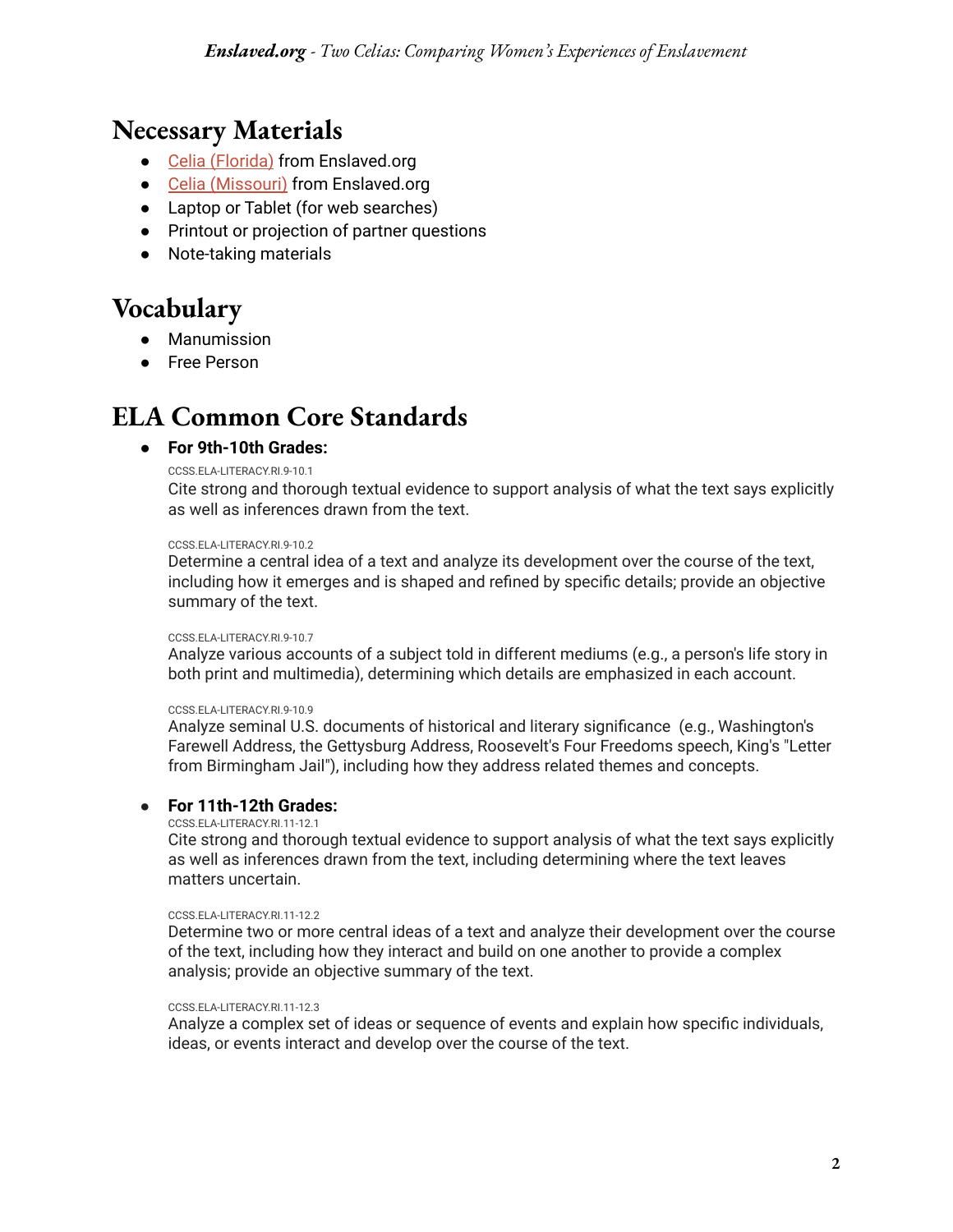#### *Enslaved.org - Two Celias: Comparing Women's Experiences of Enslavement*

#### [CCSS.ELA-LITERACY.RI.11-12.7](http://www.corestandards.org/ELA-Literacy/RI/11-12/7/)

Integrate and evaluate multiple sources of information presented in different media or formats (e.g., visually, quantitatively) as well as in words in order to address a question or solve a problem.

#### [CCSS.ELA-LITERACY.RI.11-12.8](http://www.corestandards.org/ELA-Literacy/RI/11-12/8/)

Delineate and evaluate the reasoning in seminal U.S. texts, including the application of constitutional principles and use of legal reasoning (e.g., in U.S. Supreme Court majority opinions and dissents) and the premises, purposes, and arguments in works of public advocacy (e.g., *The Federalist*, presidential addresses).

#### [CCSS.ELA-LITERACY.RI.11-12.9](http://www.corestandards.org/ELA-Literacy/RI/11-12/9/)

Analyze seventeenth-, eighteeLenth-, and nineteenth-century foundational U.S. documents of historical and literary significance (including The Declaration of Independence, the Preamble to the Constitution, the Bill of Rights, and Lincoln's Second Inaugural Address) for their themes, purposes, and rhetorical features.

### **Activities/Procedures**

- 1) Assign half of the class to read the story of Celia from Florida (Group 1). Assign the other half to read the story of Celia from Missouri (Group 2). Instruct students to also read through the links/citations at the bottom of each Story for more contextual information.
- 2) Pair each student from Group 1 with a partner from Group 2; each pair should have one student who read about Florida Celia and one student who read about Missouri Celia.
	- a) Alternatively for older students: have everyone read both stories prior to class session, and assign partners randomly.
- 3) Using a laptop or tablet and their note-taking materials, students should work together to discuss and write down answers to the following questions (these notes can be turned in at the end of the activity):
	- a) What was the legal outcome of each Celia's particular situation? How were these outcomes similar or different?
	- b) In the case of Florida Celia, how did the legal status of Free Persons affect her own standing during her trial, even though she was enslaved?
	- c) Also in the case of Florida Celia, how are money, location, and the manumission of an enslaved person connected? How does this connection ultimately harm Celia and her family following the trial?
	- d) In the case of Missouri Celia, how did her status as an enslaved person affect her lawyer's ability to defend her during trial?
	- e) In the case of both women, the judges ultimately had a major impact on the trial outcomes. How did the judges influence each Celias eventual fate? What do we make of how the judges acted compared to more lenient/empathetic juries?